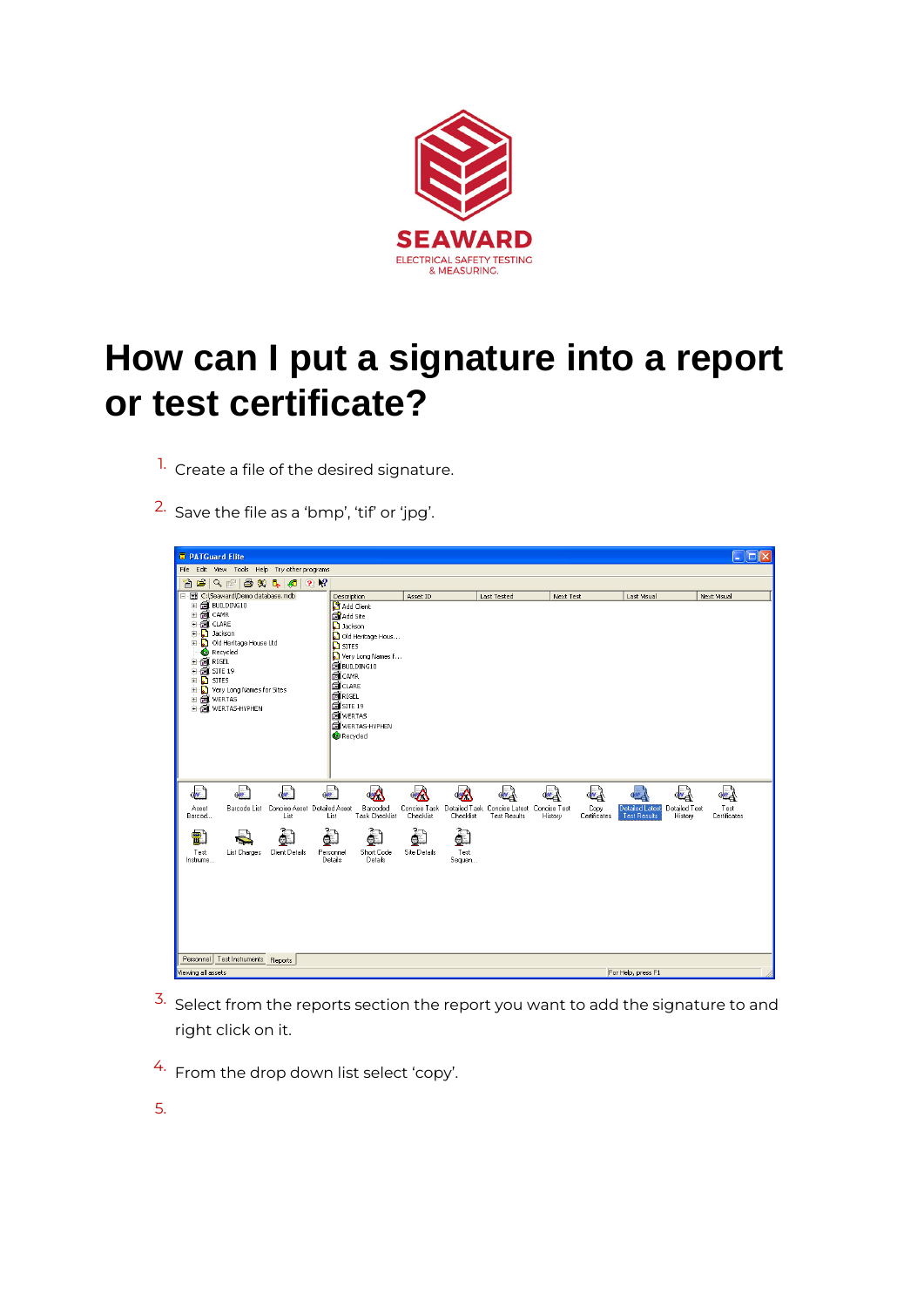In the box that now appears enter a name for the new report.

|                      | Copy Report                 |        |
|----------------------|-----------------------------|--------|
| Report Name:         | Copy Report                 |        |
|                      | 0K                          | Cancel |
|                      |                             |        |
| <b>PATGuardElite</b> |                             |        |
|                      | Report successfully copied. |        |
|                      | OK                          |        |

- 6. Select from the reports section the copy report just created.
- 7. Right click on the copy report.
- 8. From the drop down list select 'Edit'.

## **Note:**

The Edit option will not be available if the PATGuard user account does not have Edit permissions. An Admin PATGuard user can check other users' permissions in Tools->User Accounts.

| <b>E</b> PATGuard Flite                                                                                                                                                                                                                                                                                                        |                                                                                                                                                                                                                                                                                     |                                                                                  |                     |                                      |                                                             | $  \cdot  $ o $  \times$ |
|--------------------------------------------------------------------------------------------------------------------------------------------------------------------------------------------------------------------------------------------------------------------------------------------------------------------------------|-------------------------------------------------------------------------------------------------------------------------------------------------------------------------------------------------------------------------------------------------------------------------------------|----------------------------------------------------------------------------------|---------------------|--------------------------------------|-------------------------------------------------------------|--------------------------|
| File Edit View Tools Help Try other programs                                                                                                                                                                                                                                                                                   |                                                                                                                                                                                                                                                                                     |                                                                                  |                     |                                      |                                                             |                          |
| $ B  \le  A  \le  B  \le  B $<br>$\rightarrow$ 12<br>簡                                                                                                                                                                                                                                                                         |                                                                                                                                                                                                                                                                                     |                                                                                  |                     |                                      |                                                             |                          |
| 图 C:\Seaward\Demo database.mdb<br><b>E GI BUILDING10</b><br>i di came<br>ii dan E<br><b>D</b> Jackson<br>÷.<br><b>Cold Heritage House Ltd</b><br><b>C</b> Recycled<br><b>E FOR RIGEL</b><br>$\pm$ $60$ SITE 19<br>$\mathbb{E}$ SITES<br><b>E-D</b> Very Long Names for Sites<br><b>E EL WERTAS</b><br><b>E E</b> WERTAS-HYPHEN | Description<br>Add Client<br><b>B</b> Add Site<br><b>D</b> Jackson<br>Old Heritage Hous<br>$\Omega$ sites<br>Very Long Names F<br>BUILDING10<br><b>EL</b> CAMR<br><b>B</b> CLARE<br><b>B</b> RIGEL<br><b>FEE</b> SITE 19<br><b>EL</b> WERTAS<br><b>ED WERTAS-HYPHEN</b><br>Recycled | Asset ID                                                                         | <b>Last Tested</b>  | Next Test                            | <b>Last Visual</b>                                          | Next Visual              |
| ℯ<br>ெ<br>لمحاه<br>Barcode List Concise Asset Detailed Asset<br>Asset<br>Barcod.<br>List                                                                                                                                                                                                                                       | 同<br>Barcoded<br>Task Checklist<br>List                                                                                                                                                                                                                                             | Concise Task Detailed Task Concise Latest Concise Test<br>Checklist<br>Checklist | <b>Test Results</b> | 2<br>Copy<br>History<br>Certificates | Copy Report Detailed Latest Detailed Test<br>Test Rends     | History                  |
| 7<br>Test<br>Test<br>List Charges<br>Certificates<br>Instrume                                                                                                                                                                                                                                                                  | <b>Client Details</b><br>Personnel<br>Details                                                                                                                                                                                                                                       | Site Details<br><b>Short Code</b><br>Details                                     | Test<br>Sequen      |                                      | Edit<br>Copy<br>Delete<br>Restore<br>Print<br>Print Preview |                          |
| Personnel Test Instruments Reports                                                                                                                                                                                                                                                                                             |                                                                                                                                                                                                                                                                                     |                                                                                  |                     |                                      |                                                             |                          |
| Viewing all assets                                                                                                                                                                                                                                                                                                             |                                                                                                                                                                                                                                                                                     |                                                                                  |                     |                                      | For Help, press F1                                          |                          |

- 9. This will open the report in edit mode.
- 10. In the centre panel at the bottom are three tabs 'Layout', 'Layout Preview' and 'Preview'.
- 11.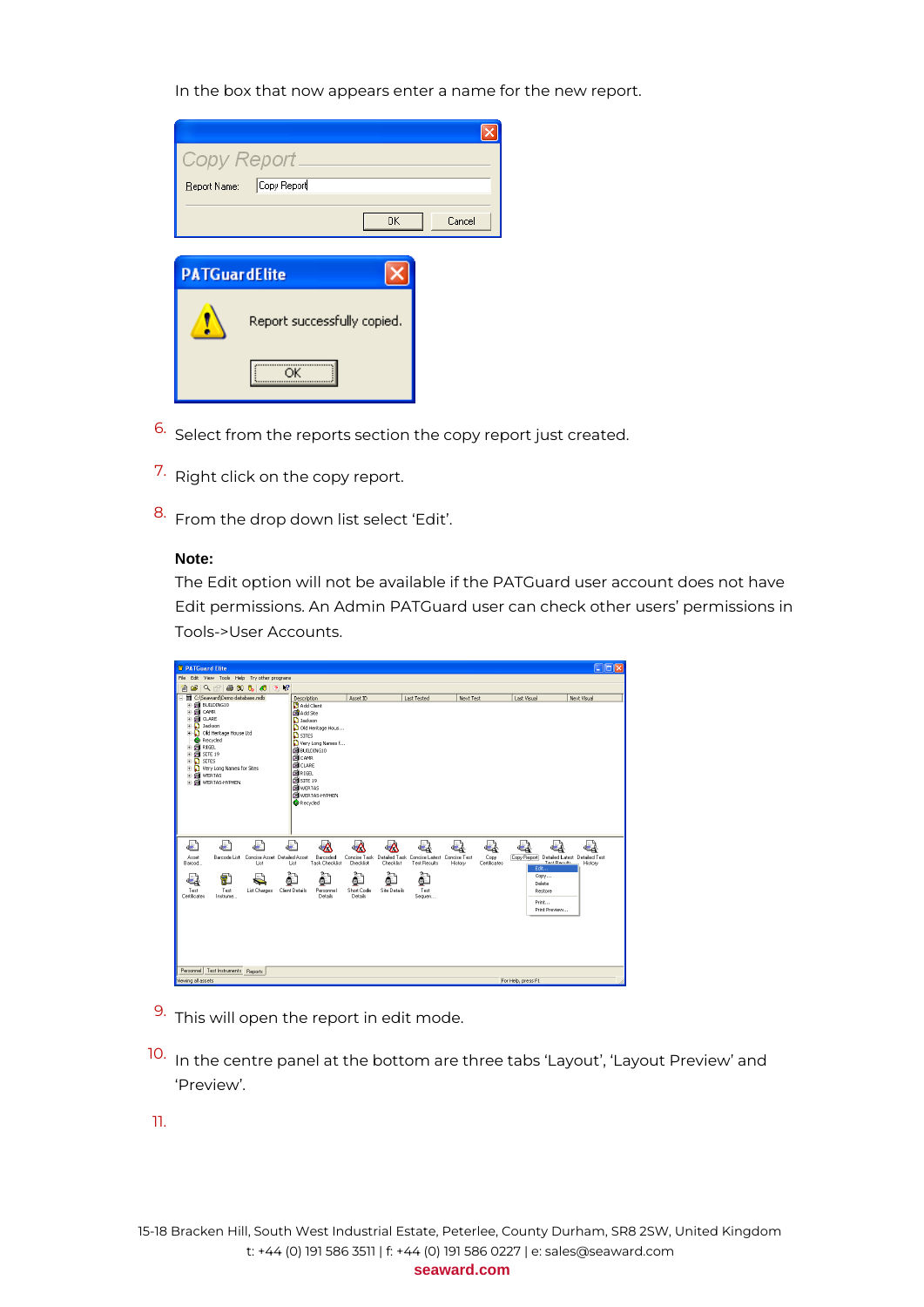jle Edit Broject<br>- 日 음종  $\boxed{\Xi}$  | **?** \\tep | U a a  $\Box$  $\frac{250}{250}$ 100  $50$ P 国 国 信 ト 〇 ロ / A F ロ [Text]<br>[Table<br>[Text]<br>[Text] **Teachers** le.  $\frac{8}{2}$  $\overline{\bullet}$ Objects **S** Propertie  $200$  $250$  $\frac{\epsilon}{\epsilon}$ E<sub>1</sub> Layout 23.7, 302.3 Sel

Select 'Layout' and the centre panel will show the layout view.

12. Down the left hand side are icons and one of these is the 'Picture' icon.

| <sup>8</sup> Designer                                                                                                                                                                                                                                                                                                                                                                                       | $\Box$ e $\boxtimes$                                                                                                                                                                                                                                                                                                                                                                                                                                                                                                                                                                                                                                                                                                                                                                                                                                                                                                                        |
|-------------------------------------------------------------------------------------------------------------------------------------------------------------------------------------------------------------------------------------------------------------------------------------------------------------------------------------------------------------------------------------------------------------|---------------------------------------------------------------------------------------------------------------------------------------------------------------------------------------------------------------------------------------------------------------------------------------------------------------------------------------------------------------------------------------------------------------------------------------------------------------------------------------------------------------------------------------------------------------------------------------------------------------------------------------------------------------------------------------------------------------------------------------------------------------------------------------------------------------------------------------------------------------------------------------------------------------------------------------------|
| File Edit Project Objects View ?                                                                                                                                                                                                                                                                                                                                                                            |                                                                                                                                                                                                                                                                                                                                                                                                                                                                                                                                                                                                                                                                                                                                                                                                                                                                                                                                             |
| 8<br>人取職<br>Ð<br>52                                                                                                                                                                                                                                                                                                                                                                                         | 临乱<br>$?$ $\sqrt{?}$ 0                                                                                                                                                                                                                                                                                                                                                                                                                                                                                                                                                                                                                                                                                                                                                                                                                                                                                                                      |
| 目記<br>н<br>$\pmb{\times}$<br>1.1.1.1<br><b>Objects</b><br>$\overline{\mathbb{R}^3}$<br>n Project<br>= [Text]<br>Aa<br>m [Table]<br>$m$ [Text]<br>$\checkmark$<br>= [Text]<br>$\Box$<br>m Company Logo<br>Picture <sup>1</sup><br>$=$ [Text]<br>$\frac{1}{\sqrt{2}}$<br>唧<br>œ<br>囶<br>$\mathbf{g}_n$<br>$\bullet$<br>Objects Layers Preview<br>$\boldsymbol{\mathsf{x}}$<br>Properties<br>$\bullet$<br>图 24 | 能载情媒网变网图<br>50<br>100<br>200<br>250<br>$\boldsymbol{\mathsf{x}}$<br>$\bf{0}$<br>150<br>List of variables<br>mm<br>Thur<br>E Ca Variables<br>$\bullet$<br>-<br><b>E C</b> Project variables<br>Detailed Latest Teat Resu<br><b>E In</b> Fields<br><b>D. N. MINOR THOMAS TRANS</b><br>Stewart<br>Stewart<br>Manager von Laure<br>٠<br>×<br>24.742<br>Secretary 1-Learning<br>٠<br><b>General Financia</b><br>Georgian Tedescripton<br>Technology 14 Bridges<br><b>Sales To Stage</b><br><b>Sonners - Conners</b><br>٠.<br><b>Text Type"</b><br><b>DOM:</b><br><b>Security</b><br><b>TOWN</b><br><b>TALK</b><br>$\overline{a}$<br>445, 1704<br>10052019<br><b>MARKET</b><br><b>STAR</b><br>50<br>feature 14 feat<br><b>Steph Figure Mean</b><br>×,<br>×,<br>$\overline{\phantom{a}}$<br>$\frac{1}{2}$<br>100<br>J.<br>÷<br>$\overline{\phantom{a}}$<br>ä,<br>ł.<br>150<br>۰<br>٠<br>×.<br>٠<br>×.<br>$\qquad \qquad -$<br>ł.<br>٠<br>ł.<br>200 |
|                                                                                                                                                                                                                                                                                                                                                                                                             | J.<br>٠<br>×,<br><b>CONTRACTOR</b><br>250<br>÷<br>×.<br>$\overline{\phantom{a}}$<br>$\frac{1}{2}$<br><b>Conce</b><br>ł,<br>mm<br>٠<br><b>E</b> hlayout<br>Preview<br>Layout Preview                                                                                                                                                                                                                                                                                                                                                                                                                                                                                                                                                                                                                                                                                                                                                         |

- 13. Select this icon and move your mouse over the centre panel.
- <sup>14.</sup> When the mouse is over the layout view the mouse pointer becomes a target cross.
- <sup>15.</sup> By holding down the left mouse button a box is created by dragging the mouse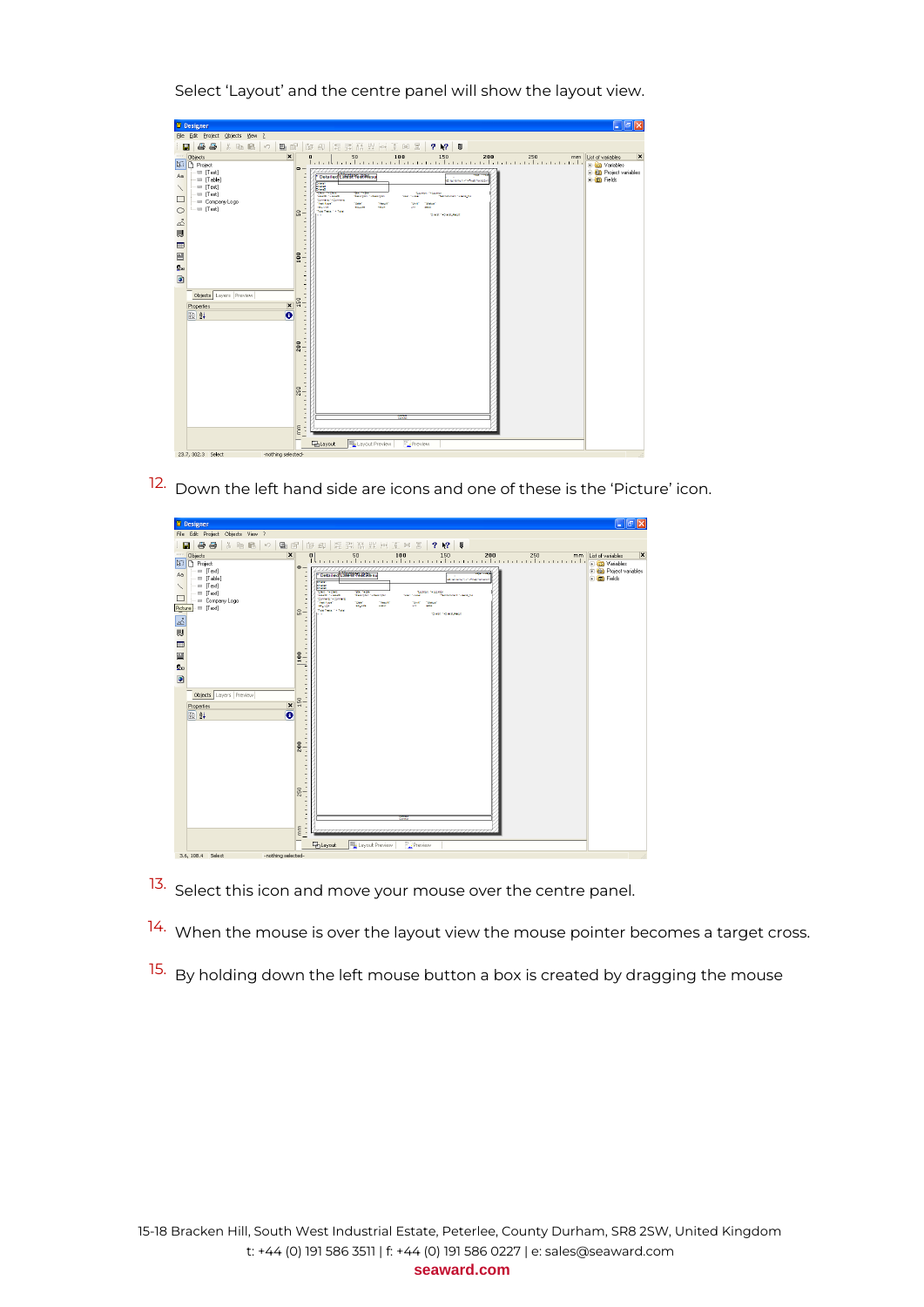across the display.

|                                                                               | <b>B</b> Designer                                                                                                                                                                                                                                                                           |                             |                                                                      |                                                                                   |                                                                                                                                                                                                                                                                                                                                                                                          | $ \mathbf{e}$ $\mathbf{x}$                                                                                         |
|-------------------------------------------------------------------------------|---------------------------------------------------------------------------------------------------------------------------------------------------------------------------------------------------------------------------------------------------------------------------------------------|-----------------------------|----------------------------------------------------------------------|-----------------------------------------------------------------------------------|------------------------------------------------------------------------------------------------------------------------------------------------------------------------------------------------------------------------------------------------------------------------------------------------------------------------------------------------------------------------------------------|--------------------------------------------------------------------------------------------------------------------|
|                                                                               | Elle Edit Project Objects View ?                                                                                                                                                                                                                                                            |                             |                                                                      |                                                                                   |                                                                                                                                                                                                                                                                                                                                                                                          |                                                                                                                    |
| Θ                                                                             | 噕<br>$\triangleq$                                                                                                                                                                                                                                                                           | 人名尼                         | 马窗<br>$\sqrt{2}$                                                     |                                                                                   | 能动林以 m 3 m 8<br>2 N2 0<br>19 風                                                                                                                                                                                                                                                                                                                                                           |                                                                                                                    |
| 1111<br><b>N</b><br>Aa<br>□<br>$\circ$<br>$\mathbb{R}^3$<br>覵<br>œ<br>謦<br>g, | Objects<br>n Project<br>[Text]<br>m [Table]<br><b>ER</b> [Text]<br>$=$ [Text]<br>## Company Logo<br>= [Text]<br>- III [Drawing]                                                                                                                                                             |                             | $\overline{\mathbf{x}}$                                              | $\bullet$<br>٠<br>္တ<br>۰<br>×,<br>×,<br>÷,<br><b>SO1</b>                         | $\overline{0}$<br>Detailed Lawit Test Resu<br><b>ID. No. 107 N/Ty - 11-Time Entertain</b><br>疆<br><b><i><u>View Techni</u></i></b><br><b>September</b><br>GALLET - GALLET<br>Description 1+Descriptio<br><b>NATIVE FOR THE SHOE PIX</b><br>Conners <sup>1</sup> - Conners<br><b>Test Fase"</b><br>w<br><b>MELTIN</b><br><b>MELTER</b><br>Malinda 14 Tak<br><b>Oracle F-Oracle Result</b> | $\boldsymbol{\mathsf{x}}$<br>List of variables<br>E Co Variables<br><b>ED</b> Project variables<br><b>E</b> Fields |
| $\bullet$                                                                     | Objects Layers Preview<br>Properties<br>■ 2↓<br><b>E</b> Appearance<br>Keep proportions<br>$\Box$ Data<br>□ Source<br>File Name<br>Formula<br><b>El</b> Variable<br>Properties<br><b>ED</b> Design<br>Locked<br>Name<br><b>El Layout</b><br>Appearance Condi True<br>Fi Frame<br>Appearance | False<br>File Name<br>False | $\vert x \vert$<br>$\overline{\mathbf{e}}$<br>[No]<br>[No]<br>[Show] | 50<br>급<br>200<br>J.<br>۰<br>٠<br>×,<br>٠<br>250<br>$\overline{\phantom{a}}$<br>E | пононоположения<br>80<br><b>B</b> oomoonso Brooklondo<br><b>Control</b>                                                                                                                                                                                                                                                                                                                  |                                                                                                                    |
|                                                                               |                                                                                                                                                                                                                                                                                             |                             |                                                                      |                                                                                   | <b>E</b> Layout<br>Layout Preview<br>Preview                                                                                                                                                                                                                                                                                                                                             |                                                                                                                    |
|                                                                               | 129.9, 186.2 Select                                                                                                                                                                                                                                                                         |                             |                                                                      |                                                                                   | Drawing - 72.7mm, 158.4mm - 129.9mm, 186.2mm = 57.2mm, 27.8mm (Base)                                                                                                                                                                                                                                                                                                                     |                                                                                                                    |

- 16. The property table for this box appears in the bottom left corner.
- 17. In this box under 'Data' and 'Source' there is the 'Filename' box.

|                                                                                                     | <b>E</b> Designer                                                                                                                                                                                                                            |                                                                                                                                                                                                                         | $\lfloor - \ \varpi\  \times$                                                                                                                                                                                                                                                                                                                                                                                                                                                                                              |
|-----------------------------------------------------------------------------------------------------|----------------------------------------------------------------------------------------------------------------------------------------------------------------------------------------------------------------------------------------------|-------------------------------------------------------------------------------------------------------------------------------------------------------------------------------------------------------------------------|----------------------------------------------------------------------------------------------------------------------------------------------------------------------------------------------------------------------------------------------------------------------------------------------------------------------------------------------------------------------------------------------------------------------------------------------------------------------------------------------------------------------------|
|                                                                                                     | File Edit Project Objects View ?                                                                                                                                                                                                             |                                                                                                                                                                                                                         |                                                                                                                                                                                                                                                                                                                                                                                                                                                                                                                            |
| н                                                                                                   | 人名尼<br>Ð<br>Ð<br>$\sqrt{2}$                                                                                                                                                                                                                  | 西图                                                                                                                                                                                                                      | 修長 距鼓菇蛙阿克阿图<br>2 <sup>12</sup><br>u                                                                                                                                                                                                                                                                                                                                                                                                                                                                                        |
| 1111                                                                                                | Objects                                                                                                                                                                                                                                      | $\pmb{\times}$                                                                                                                                                                                                          | $\mathbf{x}$<br>List of variables<br>mm                                                                                                                                                                                                                                                                                                                                                                                                                                                                                    |
| $\overline{\mathbb{R}}$<br>Aa<br>□<br>$\circ$<br>å.<br>卿<br>œ<br>囶<br>$\Omega_{\rm B}$<br>$\bullet$ | <b>Project</b><br>m [Text]<br>m [Table]<br>m [Text]<br>= [Text]<br>El Company Logo<br>m [Text]<br>- III [Drawing]                                                                                                                            | $\bullet$<br>٠<br>×,<br>$\overline{a}$<br>$\overline{\phantom{a}}$<br>٠<br>×,<br>50<br>$\overline{\phantom{0}}$<br>×,<br>÷,<br>×,<br>$\overline{a}$<br>$\overline{\phantom{a}}$<br>t<br>100<br>÷<br>i,<br>٠<br>٠.<br>×, | H Co Variables<br>Project variables<br>Detailed Latest Teet Resu<br><b>E Im</b> Fields<br><b>Quick Markets of School Chevrolet</b><br><b>Stew</b><br><b>Bank</b><br><b>Since Friday</b><br><b>Designation</b><br>Sandan<br>Testimony - Described<br>General 1- Green<br>Testifationen: 1- Senativo<br><b>State Falling</b><br>Commercial Commercial<br><b>Text Type"</b><br><b>Sec</b><br>73.4<br><b>TELEVISION</b><br><b>ALCOHOL</b><br><b>ACLASS</b><br><b>Hard</b><br><b>Marchant Carloss</b><br><b>West Foundation</b> |
|                                                                                                     | Objects Layers Preview<br>Properties<br>FD 94<br><b>El Appearance</b><br>Keep proportions<br>[No]<br>False<br>$\boxminus$ Data<br>El Source<br>File Name<br>Θ<br>File Name<br>Formula<br><b>El</b> Variable<br>Properties<br><b>E</b> Design | j<br>50<br>$\overline{\mathbf{x}}$<br>$\bullet$<br>÷<br>$\hat{\phantom{a}}$<br>$\overline{a}$<br>$\overline{\phantom{a}}$<br>$\overline{\phantom{a}}$<br>200<br>۳<br>٠<br>٠<br>٠<br>÷<br>ł,                             | писозницивание созп                                                                                                                                                                                                                                                                                                                                                                                                                                                                                                        |
|                                                                                                     | Locked<br>False<br>[No]<br>Name<br><b>El Layout</b><br>Appearance Condi True<br>[Show]<br>Fi Frame<br><b>Source.File Name</b><br>File name<br>$-3.1, 270.3$ Select                                                                           | 250<br>t<br>$\overline{a}$<br>×,<br>×,<br>$\overline{a}$<br>Ë<br>t                                                                                                                                                      | <b>Beatt</b><br><b>El Layout</b><br>Layout Preview<br>Preview<br>Drawing - 72.7mm, 158.4mm - 129.9mm, 186.2mm = 57.2mm, 27.8mm (Base)                                                                                                                                                                                                                                                                                                                                                                                      |

- 18. Click in this box and on the right hand side the browse icon appears.
- 19. Click the icon and the browse box appears on the screen.

| (File Name) |  |
|-------------|--|
|             |  |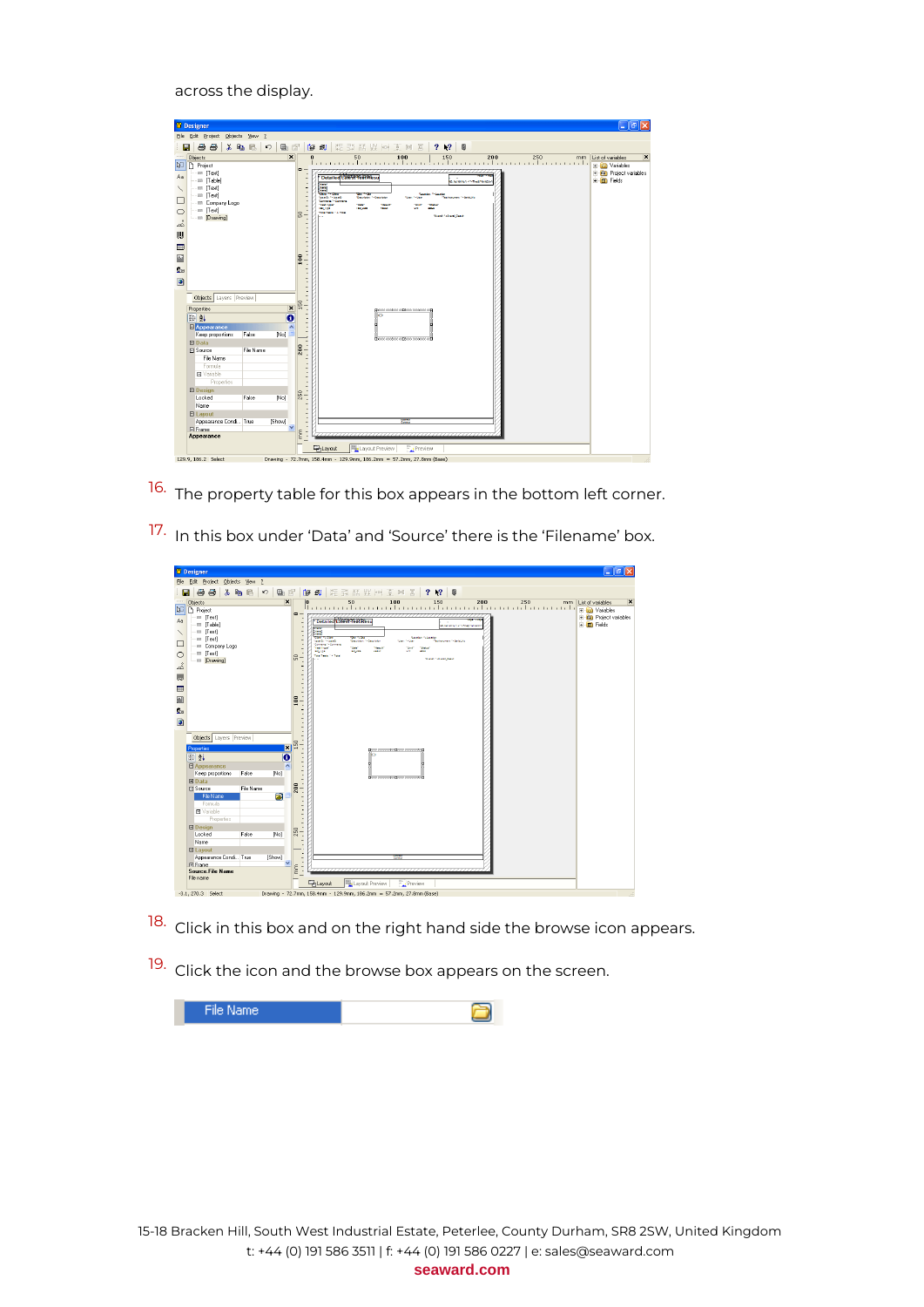| <b>Designer</b>                                                                                                                           |                                                                                                                                                                          |                                                                                                            |                        | $ \sigma$ $x$                                                                                                              |
|-------------------------------------------------------------------------------------------------------------------------------------------|--------------------------------------------------------------------------------------------------------------------------------------------------------------------------|------------------------------------------------------------------------------------------------------------|------------------------|----------------------------------------------------------------------------------------------------------------------------|
| Eile Edit Project Objects View 2                                                                                                          |                                                                                                                                                                          |                                                                                                            |                        |                                                                                                                            |
| Open                                                                                                                                      |                                                                                                                                                                          |                                                                                                            | $\sqrt{2 \mathbf{x} }$ |                                                                                                                            |
| Look in:                                                                                                                                  | PATGuard Elite                                                                                                                                                           | $+$ 0 * $\blacksquare$<br>$\vert \cdot \vert$                                                              |                        | $\overline{\mathbf{x}}$<br>250<br>List of variables<br>mm<br>ndan manala<br>The Variables<br><b>E</b> Co Project variables |
| My Recent<br>Documents<br>SNEU<br>R<br>Viewer<br>Desktop<br>ch zipdl<br>My Documents<br>My Computer<br>File name:<br>My Network<br>Places | eManager<br>Evaluations<br>PrimeTest<br>Reports<br>oemsplash.bmp<br>Dimensions: 459 x 373<br>Type: Bitmap Image<br>Size: 168 KB<br>Files of type:<br>All picture formats | ≖<br>Open<br>Cancel<br>$\overline{\phantom{a}}$<br>Help                                                    | Embed in project       | <b>E m</b> Fields                                                                                                          |
| <b>□</b> Source<br>File Name<br>Formula                                                                                                   | File Name                                                                                                                                                                | 200<br>t                                                                                                   |                        |                                                                                                                            |
| <b>El</b> Variable<br>Properties<br><b>El Design</b><br>Locked<br>Name                                                                    | [No]<br>False                                                                                                                                                            | t,<br>250<br>$\overline{\phantom{a}}$<br>-                                                                 |                        |                                                                                                                            |
| E Layout<br>Appearance Condi True<br><b>Fil Frame</b><br>Source.File Name                                                                 | [Show]<br>v                                                                                                                                                              | $\frac{1}{2}$<br><b>Control</b><br>Ë<br>t                                                                  |                        |                                                                                                                            |
| File name<br>Select<br>1.1.232.7                                                                                                          |                                                                                                                                                                          | Layout Preview<br><b>Th</b> Layout<br>Drawing - 72.7mm, 158.4mm - 129.9mm, 186.2mm = 57.2mm, 27.8mm (Base) | Preview                |                                                                                                                            |

- 20. In the browse change the 'Look in' to the correct folder for your signature file.
- 21. On the screen your file should appear which you select.

| Open                                          |                                                                                                |                                                                    |                          |                                                  |                      |                  |
|-----------------------------------------------|------------------------------------------------------------------------------------------------|--------------------------------------------------------------------|--------------------------|--------------------------------------------------|----------------------|------------------|
| Look in:<br>My Recent<br>Documents<br>Desktop | PATGuard Elite<br>eManager<br>Evaluations<br>PrimeTest<br>Reports<br>SNEU<br>Wiewer<br>azipdll |                                                                    | $\overline{\phantom{a}}$ | 白首丽<br>$\leftarrow$                              |                      | nenature         |
| My Documents<br>My Computer                   | oemsplash.bmp<br>signature.bmp                                                                 | Dimensions: $211 \times 75$<br>Type: Bitmap Image<br>Size: 2.11 KB |                          |                                                  |                      | Embed in project |
| My Network<br>Places                          | File name:<br>Files of type:                                                                   | signature.bmp<br>All picture formats                               |                          | $\blacktriangledown$<br>$\overline{\phantom{a}}$ | Qpen<br>Cancel<br>He |                  |

22. Click the open button and the file name is put into the box.

23.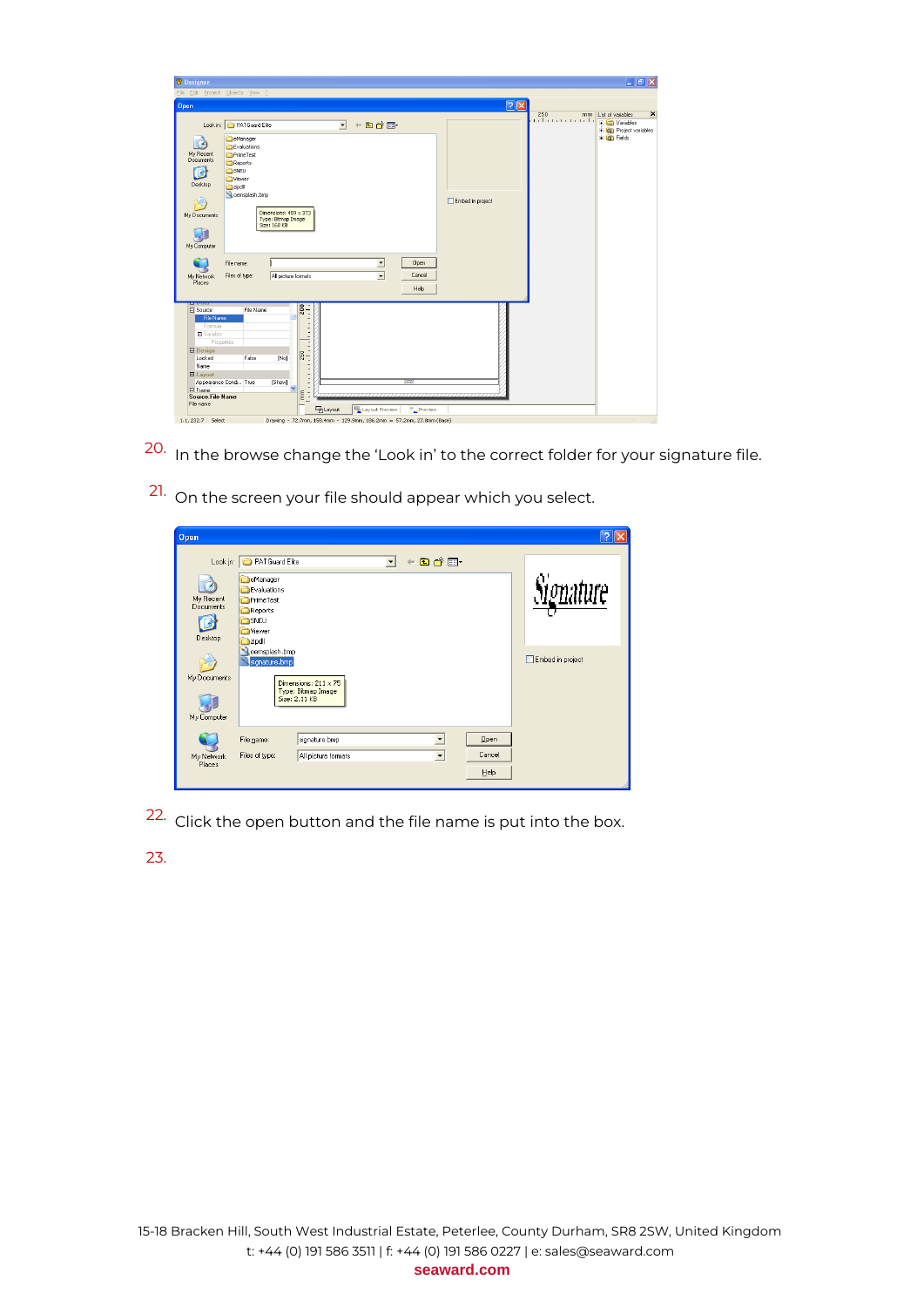$\Box$ e $\mathsf{X}$ **Designer** File Edit Project Objects View ? 日子三十五日十月日十日日  $\frac{2}{3}$  [o]  $\frac{1}{2}$  $?$   $\sqrt{?}$  0  $\overline{\mathbf{x}}$ × "∣ 88<br>2 DRRRRRRR<br>مئا<br>New 1- See  $\parallel_{\mathbb{S}}$  –  $\blacksquare$ Table  $\frac{1}{2}$ 图 Gontents... 20 Properties...  $\bullet$ Locked Assign to Layer... Objects Layers Preview Properties<br> **Experience**<br> **Experience**<br> **Experience**<br> **Experience**<br> **Default Font**<br> **Experience**<br> **Experience**  $\overline{\mathbf{x}}$   $\overline{\mathbb{E}}$ Copy to Layer... signature.t & Cut  $\overline{\mathbf{e}}$ **Ra** Copy **False** [No]<br>(Arial 12 pt)<br>[No] Delete False 200 Multiple Copies.. El Fixed size<br>
El Behaviour<br>
Page Break Condit... False<br>
El Data<br>
(Contents)<br>
El Design<br>
El Design<br>
Contents<br>
El Design<br>
Contents Arrange **False** Object List. El Design<br>
Locked<br>
Name<br>
El Layout<br>
Appearance Condi... True<br>
Fi Default Frame<br>
Appearance  $[{\sf No}]$  $\frac{250}{3}$ [Show]  $\ddotmark$  $\frac{e}{\epsilon}$ Eg Layout Layout Preview  $=$  Previe 100.5, 104.7 Select Table - 6.3mm, 25.9mm - 200.9mm, 276.1mm = 194.6mm, 250.2mm (Base)

Right in the middle of the centre panel and select the 'Object List'.

24.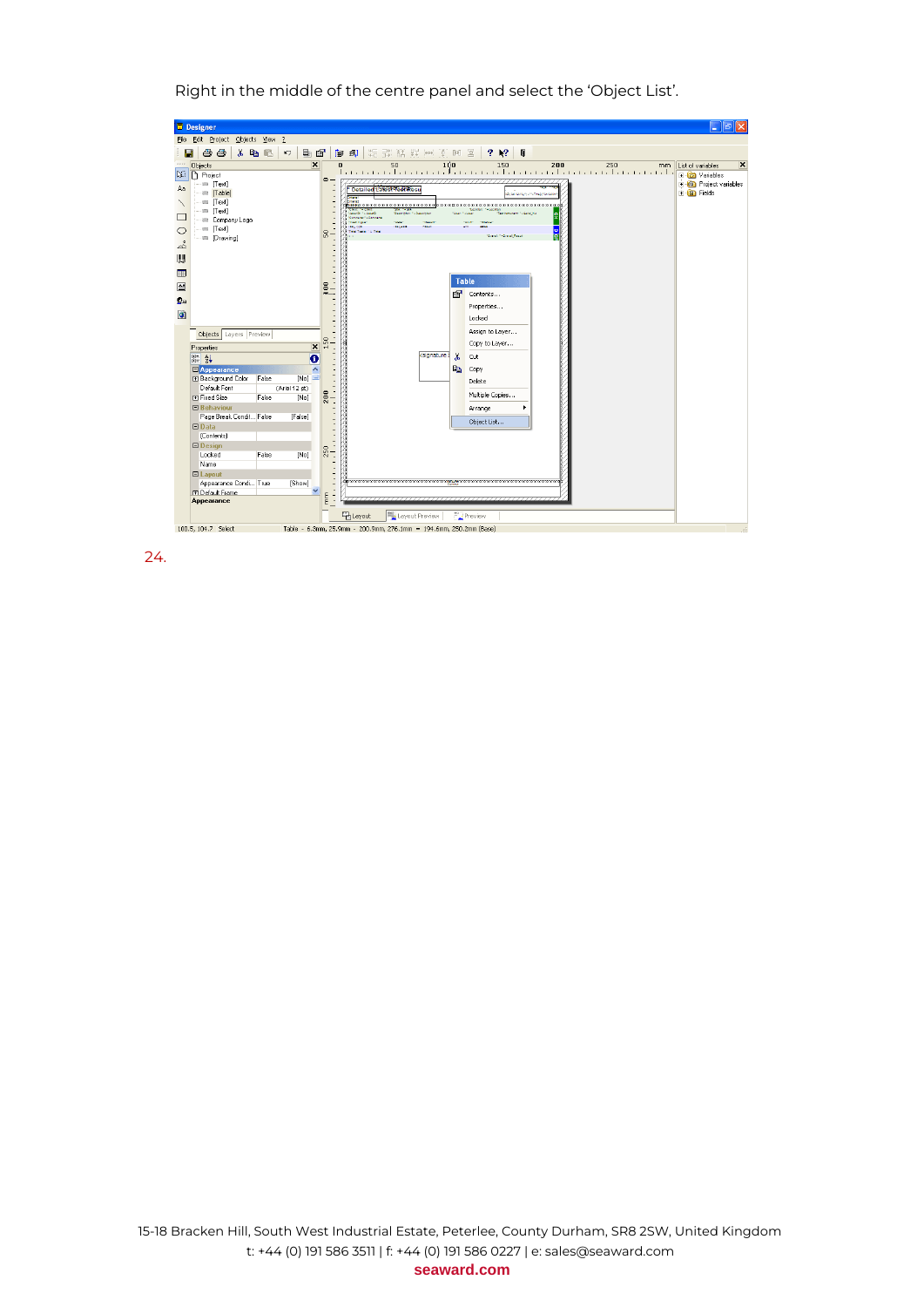The 'Object List' box appears on the screen.

| <b>D</b> Object List                                                                                                                                                                                                                                                                   |                                                 |
|----------------------------------------------------------------------------------------------------------------------------------------------------------------------------------------------------------------------------------------------------------------------------------------|-------------------------------------------------|
| Objects:<br>Text (6.0mm, 6.3mm, 74.1mm, 13.2mm)<br>Table (6.3mm, 25.9mm, 200.9mm, 276.1mm)<br>Text (151.1mm, 6.3mm, 200.9mm, 17.7mm)<br>Text (6.3mm, 276.9mm, 200.9mm, 282.8mm)<br>Company Logo<br>Text (6.3mm, 15.2mm, 87.8mm, 26.1mm)<br>Drawing (72.7mm, 158.4mm, 129.9mm, 186.2mm) | rt.                                             |
| ≮∣<br>$\mathbf{III}$<br>Object name:<br>Table (6.3mm, 25.9mm, 200.9mm, 276.1mm)<br>$\exists$ Locked<br>Vertical Interlink<br>Horizontal Interlink<br>Interlink Type                                                                                                                    | <- De <u>f</u> ault<br>Link with<br>Detach link |
| ◯ Sequential<br>◯ Individual Size and Position Adaption<br>The object adaption can be modified by the other two dialog subpages<br>Type:<br>◯ At End, Keep Size                                                                                                                        | OΚ<br>Cancel                                    |

25. Click on the 'Link with' button to get the 'Object link' box.



26. In this box select the line 'Drawing (..)' and click 'OK'.

15-18 Bracken Hill, South West Industrial Estate, Peterlee, County Durham, SR8 2SW, United Kingdom t: +44 (0) 191 586 3511 | f: +44 (0) 191 586 0227 | e: sales@seaward.com **seaward.com**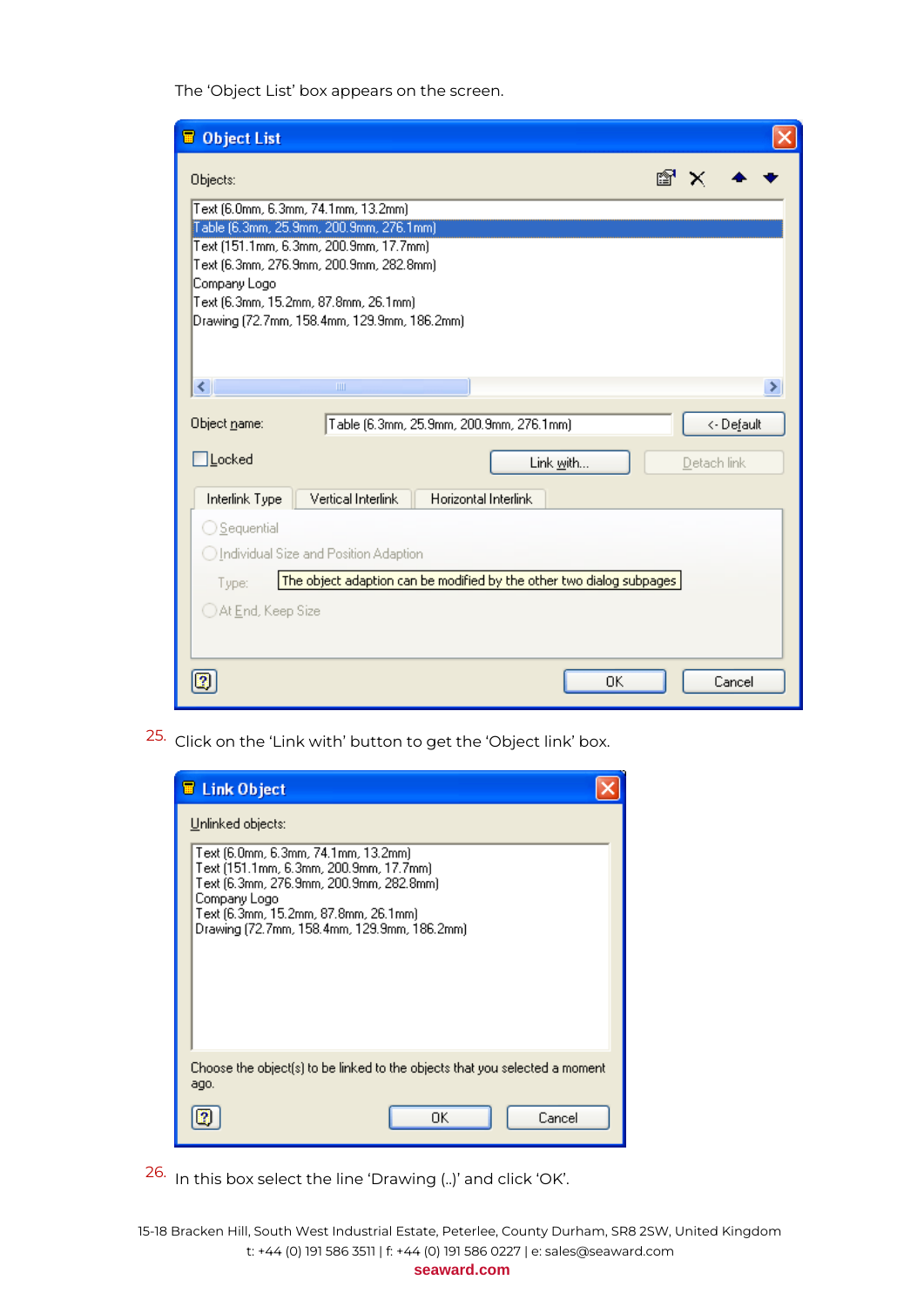(This will put the signature at the end of the report. To put the signature at the end of each certificate select 'Table').

| <b>E</b> Link Object                                                                                                                                                                                                                                   |        |
|--------------------------------------------------------------------------------------------------------------------------------------------------------------------------------------------------------------------------------------------------------|--------|
| Unlinked objects:<br>Text (6.0mm, 6.3mm, 74.1mm, 13.2mm).<br>Text (151.1mm, 6.3mm, 200.9mm, 17.7mm).<br>Text (6.3mm, 276.9mm, 200.9mm, 282.8mm)<br>Company Logo<br>Text (6.3mm, 15.2mm, 87.8mm, 26.1mm)<br>Drawing (72.7mm, 158.4mm, 129.9mm, 186.2mm) |        |
| Choose the object(s) to be linked to the objects that you selected a moment<br>ago.                                                                                                                                                                    |        |
| ΟK                                                                                                                                                                                                                                                     | Cancel |

- 27. This returns you to the 'Object List'.
- 28. In the object list are all the lines for the areas on the printed page.
- 29. The line with 'Table' should be highlighted.
- 30. Under this is the drawing line.
- 31.